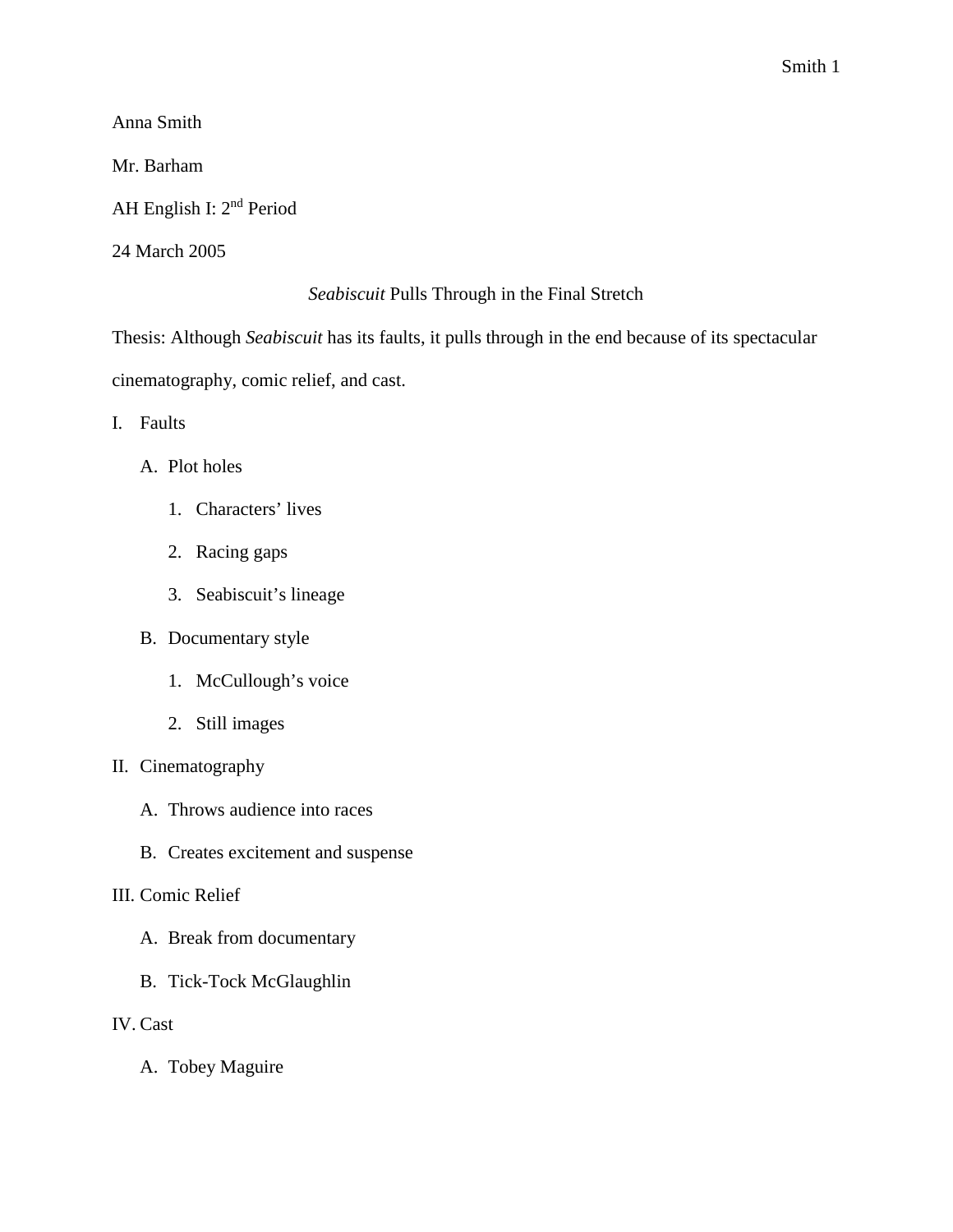- 1. Remarkable transformation
- 2. Underestimated as an actor
- B. Jeff Bridges
- C. Chris Cooper
	- 1. Best performance in the movie
	- 2. Brilliant transformation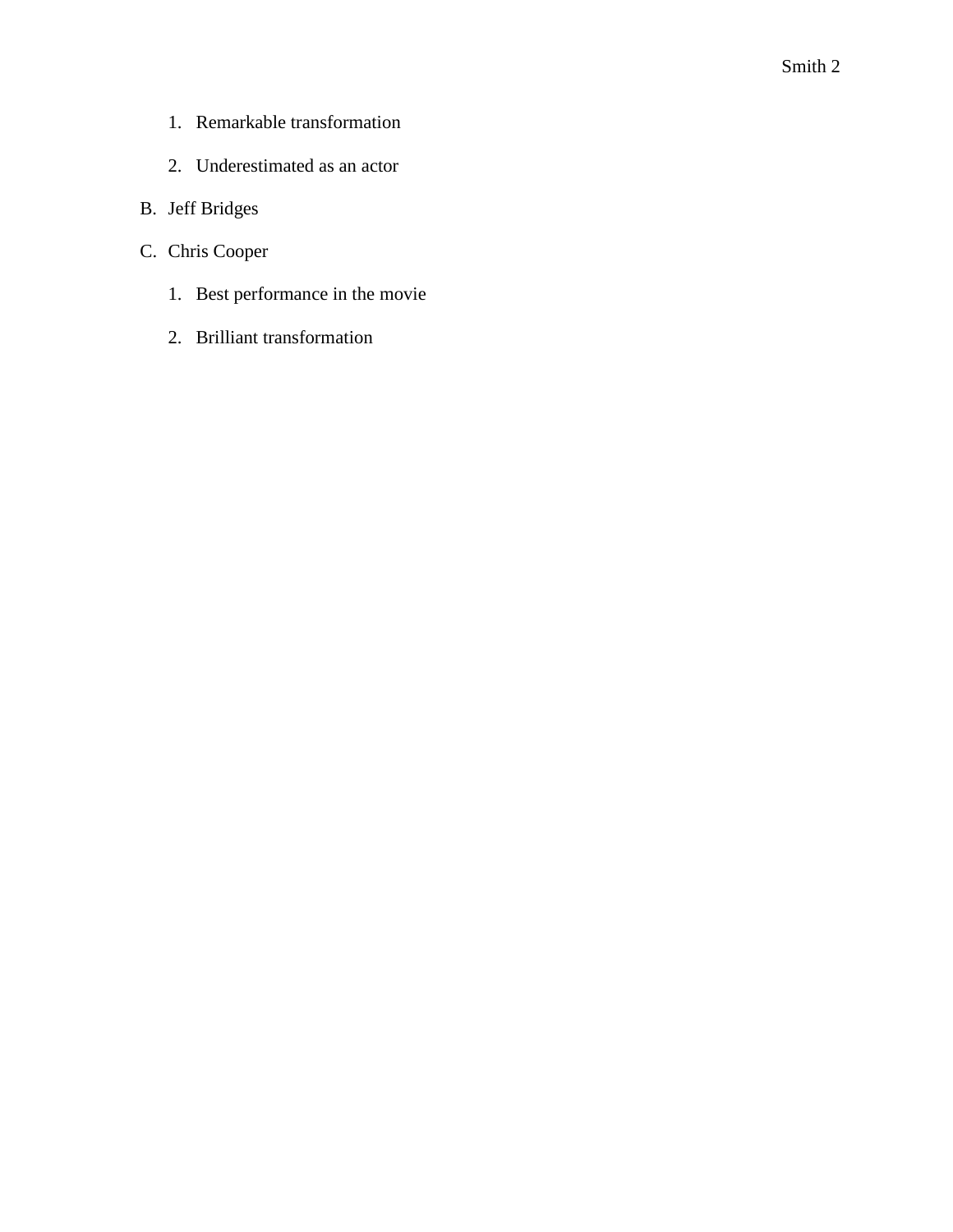Smith 1

Anna Smith

Mr. Barham

AH English I: 2nd Period

## 24 March 2005

## *Seabiscuit* Pulls Through in the Final Stretch

Based on the 2001 best selling book by Laura Hillenbrand, Gary Ross's *Seabiscuit* was a hit at the box office. Thousands flocked to the movie theaters to see this inspiring story of an underdog colt who ran his way to victory to become an American legend. The story begins with three men: an automobile salesman, a horse trainer, and a jockey. They struggled through the Great Depression finding hope in a racehorse. Seabiscuit provided optimism for Americans battling hard times. The critics loved Ross's rendition of Hillenbrand's novel. Although *Seabiscuit* has its faults, it pulls through in the end because of its spectacular cinematography, comic relief, and cast.

The movie was not perfect and did have its faults, including plot holes and the tone of a documentary. *Seabiscuit*, as Honeycutt, a critic from *The Hollywood Reporter.com*, said, because it was based on Hillenbrand's novel, creates a challenge for Ross to create and sustain historical plot lines (Honeycutt). First of all, he fails to include key elements of the characters' lives, such as the nagging question of what actually happens to Red Pollard's family after it abandon him. In addition to this, the audience is never quite sure of what exactly Tom Smith does before he becomes Seabiscuit's trainer (Honeycutt). Ross also does not mention the fact that racehorses are handicapped with weights, and the large load that that Seabiscuit had to overcome with an unusually tall jockey; yet, he was still able to win (Ansen 54). The most surprising thing of all that was left out of the movie was Seabiscuit's lineage. Ross makes the big match race look like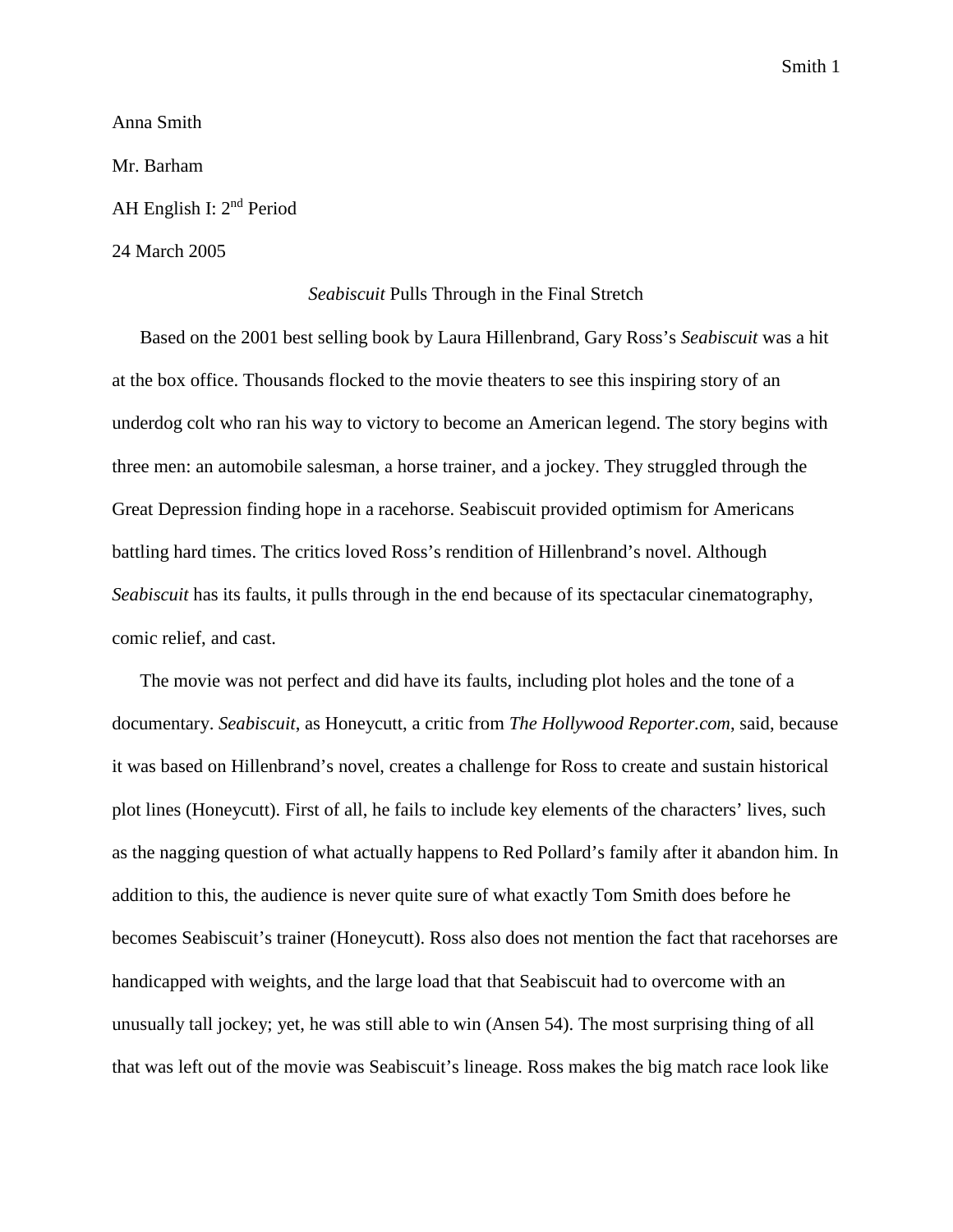Smith 2

a race between any common rose and a distinguished horse, when in fact, both Seabiscuit and War Admiral are both descended from the great Man O' War (Keough). Seabiscuit's sire was also Hardtack. So as David Denby, a critic for *The New Yorker*, states, Seabiscuit was descended from two illustrious racehorses (Denby 84). Another flaw in the movie is the documentary atmosphere. Ross chooses to punctuate his film with voice-overs narrated by the familiar voice of David McCullough, a popular historian from PBS (Scott). McCullough's voice is "ideal for a documentary, but not for a narrative film" (Denby 84). Accompanying the voice-overs are photographs of automobiles and struggling Americans during the depression. These photographs add to the documentary-like quality of the film. Ross uses this technique of PBS style footage rather than creating something better through dramatic presentation (Denby 84). Clearly, the plot holes and documentary tone of the film downsize the movie.

On the other hand, the movie has many strong points as well, including its cinematography. The camera is especially well maneuvered during the racing sequences of the film. The director plunges the audience right into the fray of horses and jockeys (Denby 84). Ross seems to get so close to the action that the spectators seem to be hovering between two desperately striving horses and their jockeys (Ebert). This creates such excitement and suspense that viewers that already know the outcome of the race are still poised on the edge of their seats (Ansen 54). Ross and his cinematographer, John Schwartzman, definitely did not go wrong when they created these stomach-tightening racing scenes.

Another good quality about the film is its delightful comic relief. The director offers a break from the sluggish documentary like atmosphere by inventing the character of Tick-Tock McGlaughlin, a frenzied radio announcer (Ebert). McGlaughlin blurts out the events of the race track while throwing in corny sound effects and well-worn one liners. McGlaughlin's exciting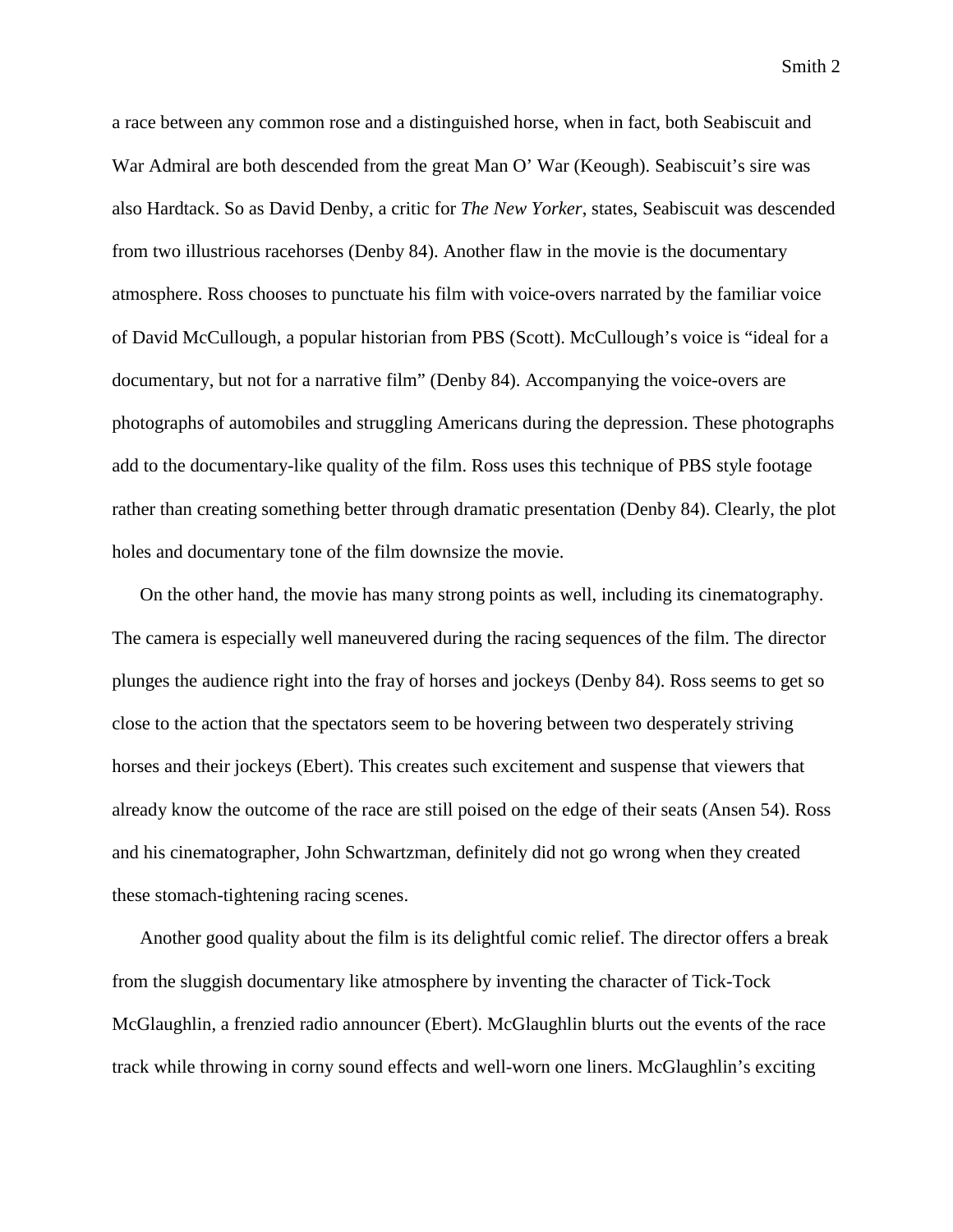Smith 3

personality is perfect for a second-half comeback from the tiresome voice-overs of David McCullough (Honeycutt). Without it the movie surely would have gone south.

The best thing about the movie is its outstanding cast, which consists of Tobey Maguire, Jeff Bridges, and Chris Cooper. Tobey Maguire plays the part of a jockey named Red Pollard, who was abandoned at the race track by his parents early in life. Maguire undergoes a remarkable transformation to play the part of Pollard. His red hair, hollowed out eyes, and tall, slender body transforms him into a figure that "wouldn't be out of place in a Dorothea Lange Dust Bowl photograph" (Ansen 54). Maguire's performance is strong and leaves his adolescent softness a thing of the past (Denby 84). Maguire is underestimated as ever in his ability to succeed in a tough role like that of Red Pollard. Another actor that gives a fabulous performance is Jeff Bridges. He plays the part of Charles Howard, an ambitious automobile salesman obsessed about the future. His character buys a horse, after the loss of his son, who would later become the renowned racer of the depression era. On screen, Bridges bears Howard's grief perfectly in his eyes and shoulders (Scott). The best performance of the film was put in by Chris Cooper, who plays the part of Tom Smith, a taciturn horse trainer. He undergoes a brilliant transformation to become a man who says exactly what he wants to say and nothing more (Denby 84). He moves his mouth and nods his head just like a horse would against the wind to make his character come across in precisely the right way (Denby 84). This wonderful cast certainly adds to this superb film.

Clearly, the cinematography, comic relief, and remarkable cast aid in making this heartwarming tale a success. Without them the theaters would not have been nearly as crowded as they were when *Seabiscuit* came out. This movie is truly a must-see that no one wants to miss. Gary Ross does a phenomenal job of putting together this uplifting story.